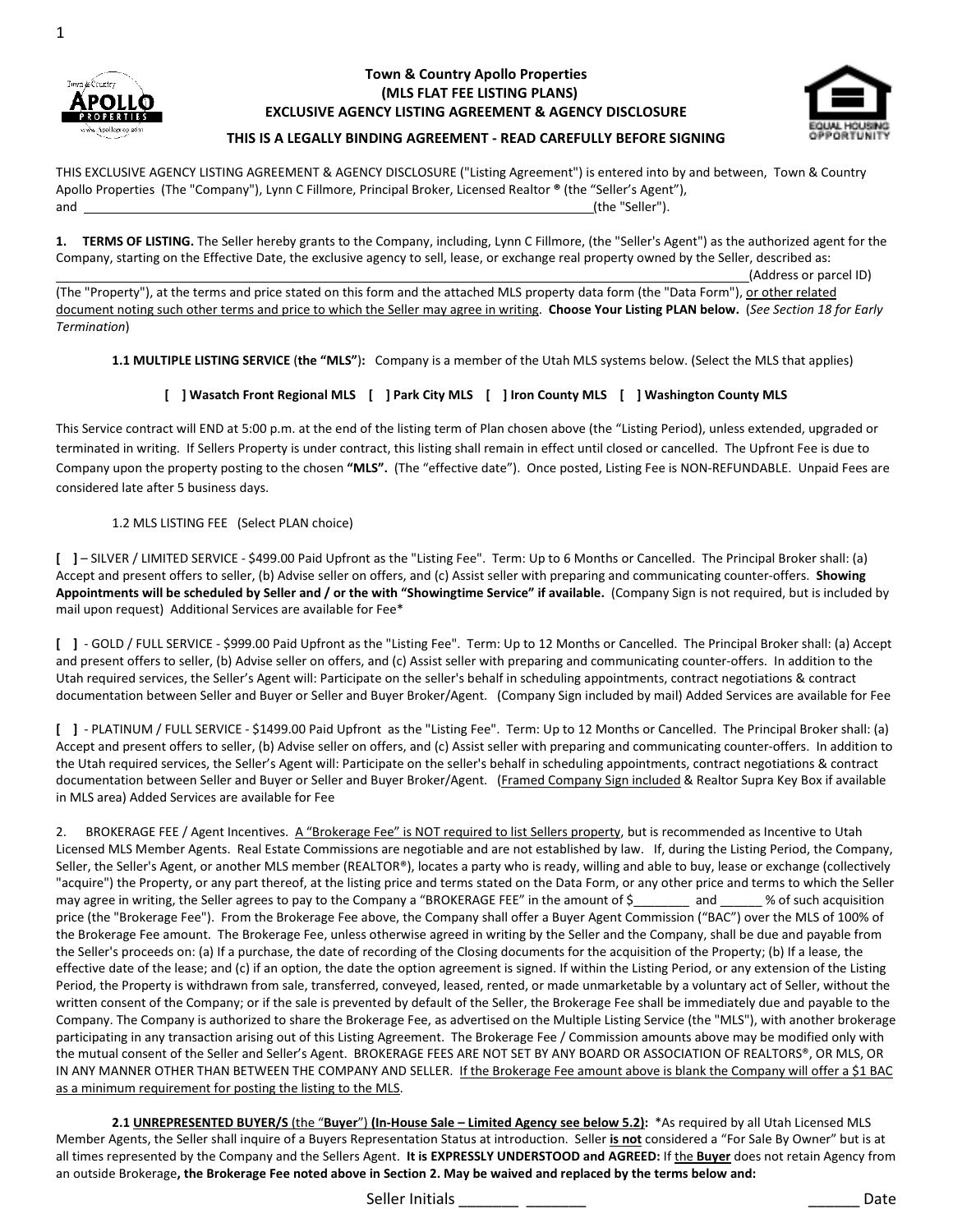(a). Buyer is located by Seller and then referred to Seller's Agent for assistance, a Company Commission of 1% of the acquisition price shall apply. (Either an Unrepresented Buyer Disclosure or Limited Agency Disclosure is required to be executed by Buyer)\* (b). Buyer is located by Seller's Agent and Buyer is referred to Seller, a Company Commission of 1.5% of the acquisition price shall apply (Either an Unrepresented Buyer Disclosure or Limited Agency Disclosure is required to be executed by Buyer)\*

2.1(b) \*SELLER [ ] DOES NOT want to receive Unrepresented Buyer referrals from Seller's Agent, Seller OPTs-Out of Buyer Referrals located by Seller's Agent. Unrepresented Buyer/s shall be assisted by the Sellers Agent or referred to an Outside Brokerage for representation.

For all In-House Buyers, the Seller shall introduce (present / show) the property to the "Buyer" and the modified fee shall apply as a condition of closing. If Seller's Agent chooses or is required to present / show the property to an Unrepresented Buyer, the Brokerage Fee noted in Section 2 shall apply at closing.

3. PROTECTION PERIOD. If within 3 months after the termination or expiration of this Listing Agreement, the Property is acquired by any party to whom the Property was offered or shown by the Company, the Seller's Agent, the Seller, or another real estate agent during the Listing Period, or any extension of the Listing Period, the Seller agrees to pay to the Company the Brokerage Fee stated in Section 2, unless the Seller is obligated to pay a Brokerage Fee on such acquisition to another brokerage based on another valid listing agreement entered into after the expiration or termination date of this Listing Agreement.

4. SELLER WARRANTIES/DISCLOSURES. The Seller warrants to the Company that the individuals or entity listed above and executing this agreement as the "Seller" represents all of the record owners of the Property. The Seller warrants that Seller has marketable title and an established right to sell, lease or exchange the Property. The Seller agrees to execute the necessary documents of conveyance. The Seller agrees to furnish buyer with good and marketable title, and to pay at Settlement, for a policy of title insurance in accordance with the terms of any real estate purchase contract entered into between buyer and Seller. The Seller agrees to fully inform the Seller's Agent regarding the Seller's knowledge of the condition of the Property. Upon signing of this Listing Agreement, the Seller agrees to personally complete and sign a Seller's Property Condition Disclosure form and Wire Fraud Alert Disclosure. The Seller agrees to indemnify and hold harmless the Seller's Agent and the Company against any claims that may arise from: (a) The Seller providing incorrect or inaccurate information regarding the Property; (b)The Seller failing to disclose material information regarding the Property, including, but not limited to, the condition of all appliances; the condition of heating, plumbing, and electrical fixtures and equipment; sewer problems; moisture or other problems in the roof or foundation; the availability and location of utilities; and the location of property lines; and (c) Any injuries resulting from any unsafe conditions within the Property.

### 5. AGENCY RELATIONSHIPS / Disclosure. (As noted in the Utah REPC 5. CONFIRMATION OF AGENCY DISCLOSURE) Seller acknowledges this agreement as written receipt of agency disclosure provided by the Seller's agent that has disclosed the agency relationships confirmed below.

5.1 Seller's Agent. By signing this Listing Agreement, the Seller designates the Seller's Agent and the Principal/Branch Broker for the Company (the "Broker"), as agents for the Seller. As agents for the Seller, they have fiduciary duties to the Seller that include loyalty, obedience, full disclosure, confidentiality, reasonable care, and any other duties required by law.

5.2 Limited Agent. The Seller understands and authorizes that the Seller's Agent and the Broker may act as agent for a buyer who may wish to negotiate a purchase of the Property. The Seller's Agent and the Broker would be acting as Limited Agents - representing both the Seller and Buyer at the same time. This is known as an "In-House" sale; A Limited Agent has fiduciary duties to both the Seller and the Buyer as required by law. In-House Buyers shall sign a "Limited Agency Disclosure". Unrepresented Buyers shall sign a "Unrepresented Buyer Disclosure".

6. PROFESSIONAL ADVICE. The Company and the Seller's Agent are trained in the marketing of real estate. Neither the Company nor its agents are trained or licensed to provide the Seller or any prospective buyer with legal or tax advice, or with technical advice regarding the physical condition of the Property. The Seller is advised not to rely on the Company, or any agents of the Company, for a determination regarding the physical or legal condition of the Property. If the Seller desires advice regarding: (a) Past or present compliance with zoning and building code requirements; (b) Legal or tax matters; (c) The physical condition of the Property; (d) This Listing Agreement; or (e) Any transaction for the acquisition of the Property, the Seller's Agent and the Company strongly recommend that the Seller obtain such independent advice. If the Seller fails to do so, the Seller is acting contrary to the advice of the Company. Any recommendations for third-party services made by the Company or the Seller's Agent do not guarantee the Seller's satisfaction in the use of those third-party services and should not be seen as a warranty of any kind as to the level of service that will be provided by the third parties. The Seller is advised that it is up to the Seller in the Seller's sole discretion to choose third-party services that meet the needs of the Seller and not to rely on any recommendations given by the Company or the Seller's Agent.

7. DISPUTE RESOLUTION. The parties agree that any dispute, arising prior to or after a Closing, related to this Listing Agreement shall first be submitted to mediation through a mediation provider mutually agreed upon by the Seller and the Company. Seller agrees to bear the costs of mediation. If mediation fails, any other remedies available at law shall apply.

8. ATTORNEY FEES/GOVERNING LAW. It is EXPRESSLY UNDERSTOOD and AGREED that In case of the employment of an attorney in any matter arising out of this Listing Agreement, any transaction for the acquisition of the Property, the Seller agrees to indemnify the Company and the Seller's Agent from all costs, losses, damages and attorney fees in pursuing and/or defending such action. This Listing Agreement shall be governed and construed in accordance with the laws of the State of Utah.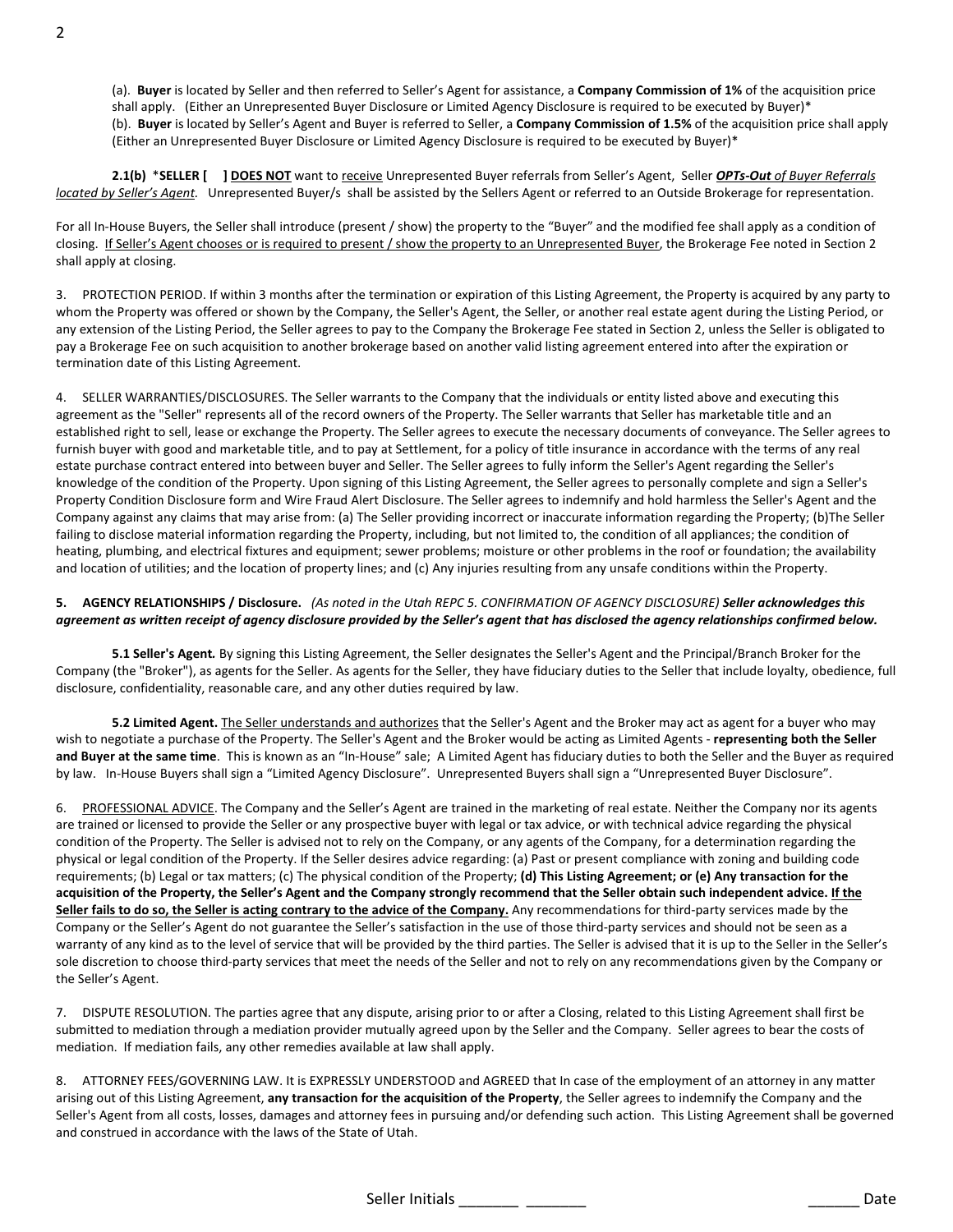8.1. INDEMNIFICATION: It is EXPRESSLY UNDERSTOOD and AGREED that the SELLER shall defend, indemnify and hold Company, Sellers Agent and representatives harmless from, any and all losses, claims, damages, liabilities and costs. And will include without limitation commission claims, court costs, attorneys' fees and MLS penalties and fines, which arise from, are related to, or are in connection with, (i) Seller's breach of this Agreement or violation of any federal, state or local law; (ii) Seller's provision of false, misleading, inaccurate or incomplete information, representations or warranties to Company, prospective buyers or buyer; or (iii) claims of third parties relating to the Listed Property, the sale thereof, and/or any compensation to be paid in connection with such sale including, without limitation, a claim by the Listing or Cooperating Brokerage against Company for Brokerage Fee. Seller also accepts any liability for any potential misrepresentation as to the condition, MLS Property Data and square footage measurement of the property as offered.

9. ADVERTISING/SELLER AUTHORIZATIONS. The Seller authorizes the Company and the Seller's Agent to advertise the Property for sale through any printed and/or electronic media deemed necessary and appropriate by the Seller's Agent and the Company, including, but not limited to, each MLS in which the Company participates. The Seller agrees that any advertising the Seller intends to conduct, including print and/or electronic media, shall first be approved in writing by the Seller's Agent. The Seller further agrees that the Seller's Agent and the Company are authorized to:

(a) Disclose to the MLS after Closing, the final terms and sales price for the Property consistent with the requirements of the MLS;

(b) Disclose to the MLS the square footage of the Property as obtained from (check applicable box):

County Records Appraisal Building Plans Other

(Explain)

(c) Obtain financial information from any lender or other party holding a lien or interest on the Property;

(d) Have keys to the Property, if applicable;

(e) MLS Supra GE Realtors® approved/endorsed security Key-Box is not required. SELLER [ ] DOES [ ] DOES NOT want a Realtor Key-Box installed. (Supra Key-Box (\$200) Placed and Retrieved). If the Seller installs a non-MLS key-box on the Property, Seller acknowledges that it may not provide the same level of security as the MLS or local board of Realtors® approved/endorsed security key-box. (f) Hold Open-Houses at the Property; if applicable;

(g) A COMPANY Sign is included but is not required, However, MLS policy states that the only sign on the subject property shall be that of the Company. "FOR SALE BY OWNER" signs are NOT allowed on MLS listed properties. SELLER [ ] DOES [ ] DOES NOT want a Company Sign. (Additional Signs \$50 USPS) (Optional Service: Sign Framed (\$150) Placed and Retrieved)

(h) Brokerage shall order a Preliminary Title Report (see Utah REPC sec. 7 Due Diligence) upon Listing Property over MLS: SELLER [ ] DOES want to choose a preferred Sellers' Title Company. Prior to settlement, Brokerage shall review for correctness, the Closing Disclosures and ALTA Settlement Statement produced by the Sellers' Title Company, as per the review policy requirement of Listing Broker by the Utah Division of Real Estate.

(i) Order a Home Warranty Plan, if applicable;

(j) Communicate with the Seller for the purpose of soliciting real estate related goods and services during and after the term of this Listing Agreement;

(k) Place the Earnest Money Deposit into an interest-bearing trust account with interest paid to the Utah Association of Realtors® Housing Opportunity Fund (UARHOF) to assist in creating affordable housing throughout the state.

(I) Photos Uploaded to MLS. Seller may submit true and correct photos of the property that are the subject of the listing to be displayed on the MLS, these photos will not be in violation of any contracts with, or copyrights of, third parties. Seller will indemnify, defend, and hold harmless the Company and MLS from and against any and all claims, losses, liabilities, and actions asserted by any third parties arising out of or resulting from the MLS's use of the photos. Seller agrees to "Opt Out" from photo upload if photos are unavailable at time of Listing or until they have been submitted by Seller. Photos and Video Tour may be ordered from Third Party providers.

10. PERSONAL PROPERTY. The Seller acknowledges that the Company has discussed with the Seller the safeguarding of personal property and valuables located within the Property. The Seller acknowledges that the Company is not an insurer against the loss of or damage to personal property. The Seller agrees to hold the Company harmless from any loss or damage that might result from any authorizations given in Section 9.

11. ATTACHMENT. There [ ] ARE [ ] ARE NOT additional terms contained in an Addendum attached to this Listing Agreement. If an Addendum is attached, the terms of that Addendum are incorporated into this Listing Agreement by this reference.

12. FOREIGN INVESTMENT IN REAL PROPERTY TAX ACT ("FIRPTA"). The sale or other disposition of a U.S. real property interest by a foreign person is subject to income tax withholding under FIRPTA. A "foreign person" may include a non-resident alien individual, foreign corporation, foreign partnership, foreign trust and foreign estate. Seller warrants and represents to the Company and to the Seller's Agent, that Seller [ ] IS [ ] IS NOT a "foreign person" as defined by the Internal Revenue Code and its associated regulations. If Seller is not a foreign person, Seller agrees, upon request, to deliver a certification to Buyer at closing, stating that Seller is not a foreign person. This certification shall be in the form then required by FIRPTA. If FIRPTA applies to you as Seller, you are advised that the Buyer or other qualified substitute may be legally required to withhold a substantial percentage of the total purchase price for the Property at closing and remit that amount to the IRS. If Seller is a foreign person as defined above, and Seller does not have a US Taxpayer Identification number, Seller agrees to prepare to apply for a US Taxpayer Identification number.

13. EQUAL HOUSING OPPORTUNITY. The Seller and the Company shall comply with Federal, State, and local fair housing laws.

14. ELECTRONIC TRANSMISSION & COUNTERPARTS. Electronic transmission (including email and fax) of a signed copy of this Listing Agreement and any addenda, and the retransmission of any signed electronic transmission, shall be the same as delivery of an original. This Listing Agreement and any addenda may be executed in counterparts.